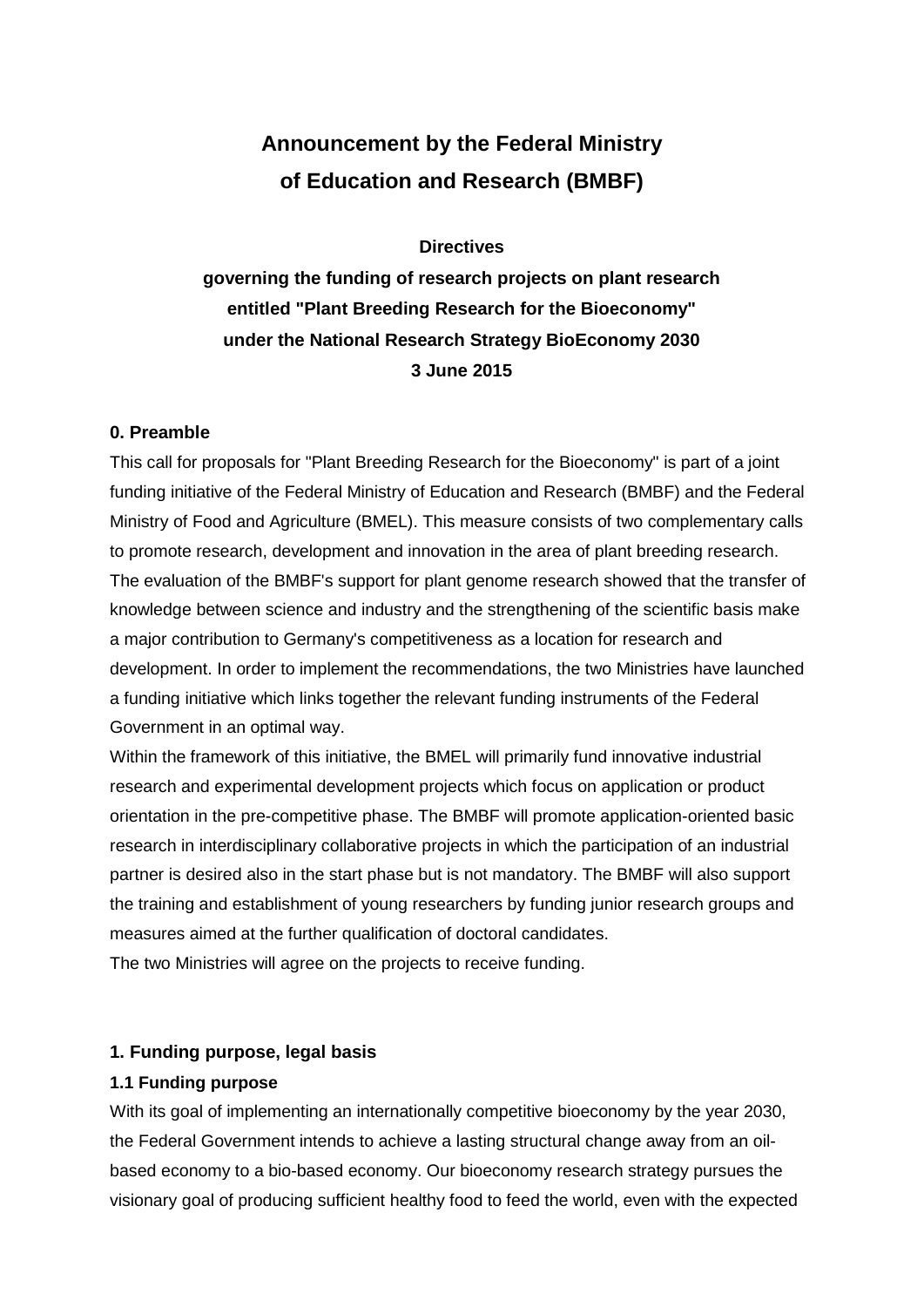population growth of the future, and at the same time to supply it with high-grade products made from renewable resources. The required restructuring of our national economy from its current form to a knowledge and bio-based economy can only be achieved if the associated principal goals such as sustainable food security, environmental and climate protection, as well as the conservation of biodiversity, can be brought together in a concerted master plan. However, under such an approach, the generation and availability of renewable resources must not be at the cost of soil fertility, the hydrological balance or climate protection. In this context, in order to enable overall sustainable economic activity it is necessary to have an overall societal transformation process in which the interests of policy-makers, research, consumers and producers have a participatory role. This requires a more systemic approach in bioeconomy which brings together and integrates the proposed research activities in the fields of the natural sciences, technology, agriculture, social sciences and economics. The basis of all bioeconomic value creation is efficient, demand-based plant production and use which dispenses with non-renewable resources and consciously minimises reductions in yield and post-harvest losses. In the context of existing competing uses (food, feed, fibre, fuel, etc.), the continuously rising demand for bio-based raw materials can only be met adequately if there is close cooperation between innovative plant research and modern agriculture. Ideally, this will mean that the knowledge-based decoding and application of biological processes will enable industry to develop resource-efficient material flows, products, processes and services which will ideally establish themselves on the market without delay and thus help increase the competitiveness of companies. The associated plant research must enable agriculture, as the principal producer of raw materials for the food industry, to significantly increase the production of raw materials on limited areas of arable land while at the same time fulfilling the requirements of sustainable production. But this also means that the increase and stabilization of crop yields must be achieved while paying attention to the protection and efficient use of resources (including soil, water, nitrogen, phosphate and energy), conserving biological diversity and in line with environmental and climate protection. These extensive requirements necessitate highly developed, productive and resistant crops with combined traits whose potential yield can be achieved not only with established conventional methods but also with new breeding methods and alternative technologies. In addition, these crops must be able to withstand the considerable climatic changes predicted for the future. This is the purpose of the "Plant Breeding Research for the Bioeconomy" funding activity, which has the aim of supporting research and development projects to develop optimized and also new solutions to the challenges of the sustainable and future-oriented production of crops or biomass.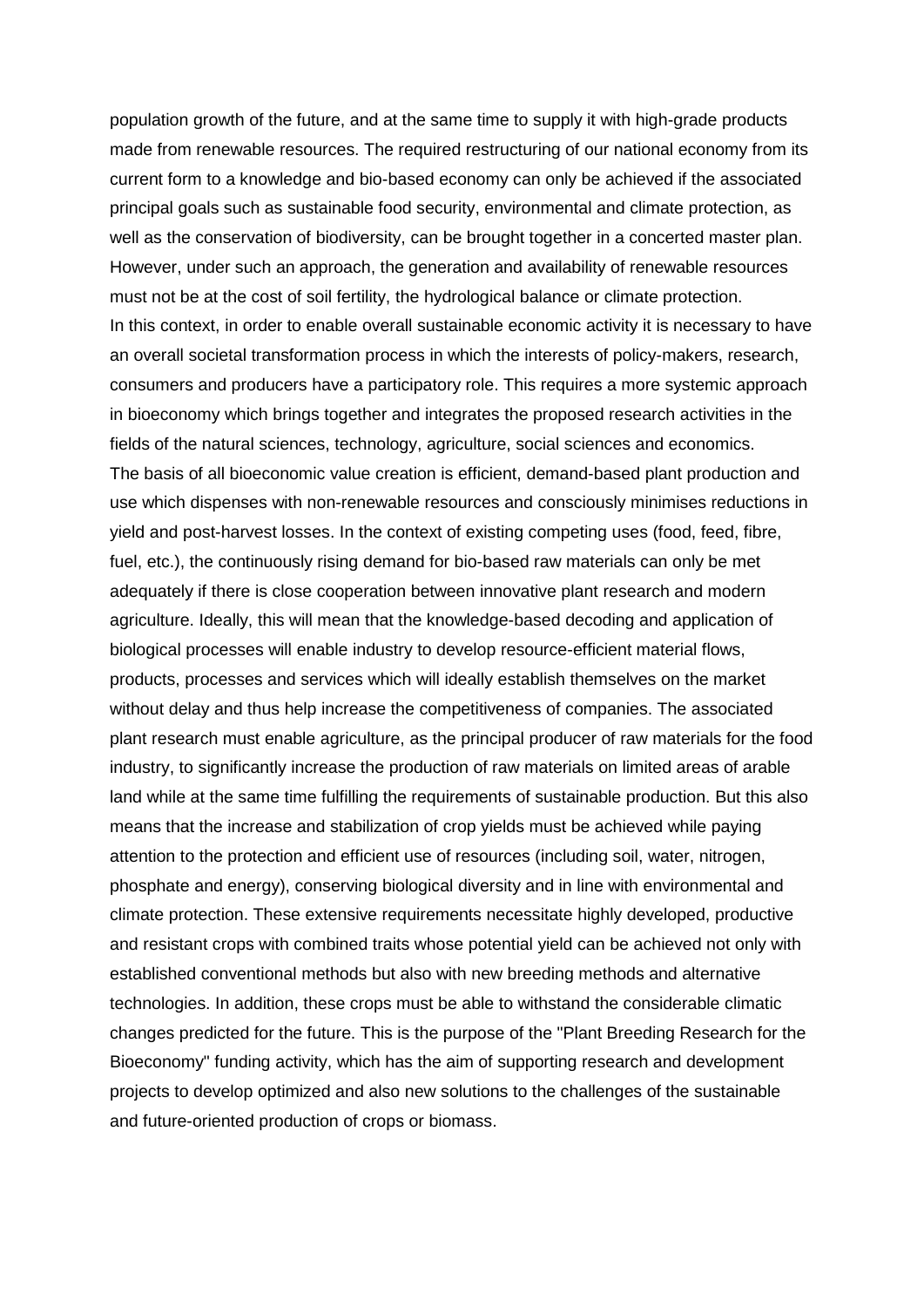#### **1.2 Legal basis**

Project grants will be awarded in accordance with these funding regulations, the BMBF's standard terms and conditions for grants on an expenditure or cost basis and the administrative regulations under Sections 23 and 44 of the Federal Budget Code (BHO). There is no legal entitlement to funding. The funding provider will take a decision after due assessment of the circumstances and within the framework of the budget funds available. Grants for applicants engaged in economic activity are as a rule state aid within the meaning of article 107 of the Treaty on the Functioning of the European Union (TFEU). The funding under these regulations fulfils the requirements of Commission Regulation (EU) No. 651/2014 of 17 June 2014 declaring certain categories of aid compatible with the internal market in application of Articles 107 and 108 of the Treaty on the Functioning of the European Union (General Block Exemption Regulation – GBER) (OJ L 187 of 26.6.2014, p. 1). The funding is therefore compatible with the internal market within the meaning of Article 107(3) of the Treaty on the Functioning of the European Union (TFEU) and exempt from the obligation to inform under Article 108(3) TFEU.

In accordance with Article 1(4)(a) and (b) of the GBER, undertakings which are subject to an outstanding recovery order following a previous Commission decision declaring an aid illegal and incompatible with the internal market are ineligible for funding. These funding regulations apply in conjunction with the National Research Strategy BioEconomy 2030 (see www.bmbf.de/de/1024.php ) and the documents linked there.

#### **2. Object of funding**

#### **2.1 Overall aims**

In addition to the principal successes of public funding to date, an external study evaluating the plant research funded by the BMBF since 1998 highlights the pressing need for research in relation to the societal challenges of the future. According to the study, key issues for research policy include securing the food supply with regard to quality, quantity and safety while at the same time sustainably protecting the available resource basis, but also maintaining biodiversity as a valuable natural resource and as a source of future developments as well as the systematic and efficient use of available research data and results by bioinformatics. This will also support the National Programme for Plant Genetic Resources. Moreover, it is also a major goal to further strengthen the excellence of German plant research which currently occupies a leading position in worldwide terms and thus to maintain its competitiveness. Potential future economic value creation in the context of the bioeconomy will always mainly depend on the selection and the use and innovative potential of relevant crops.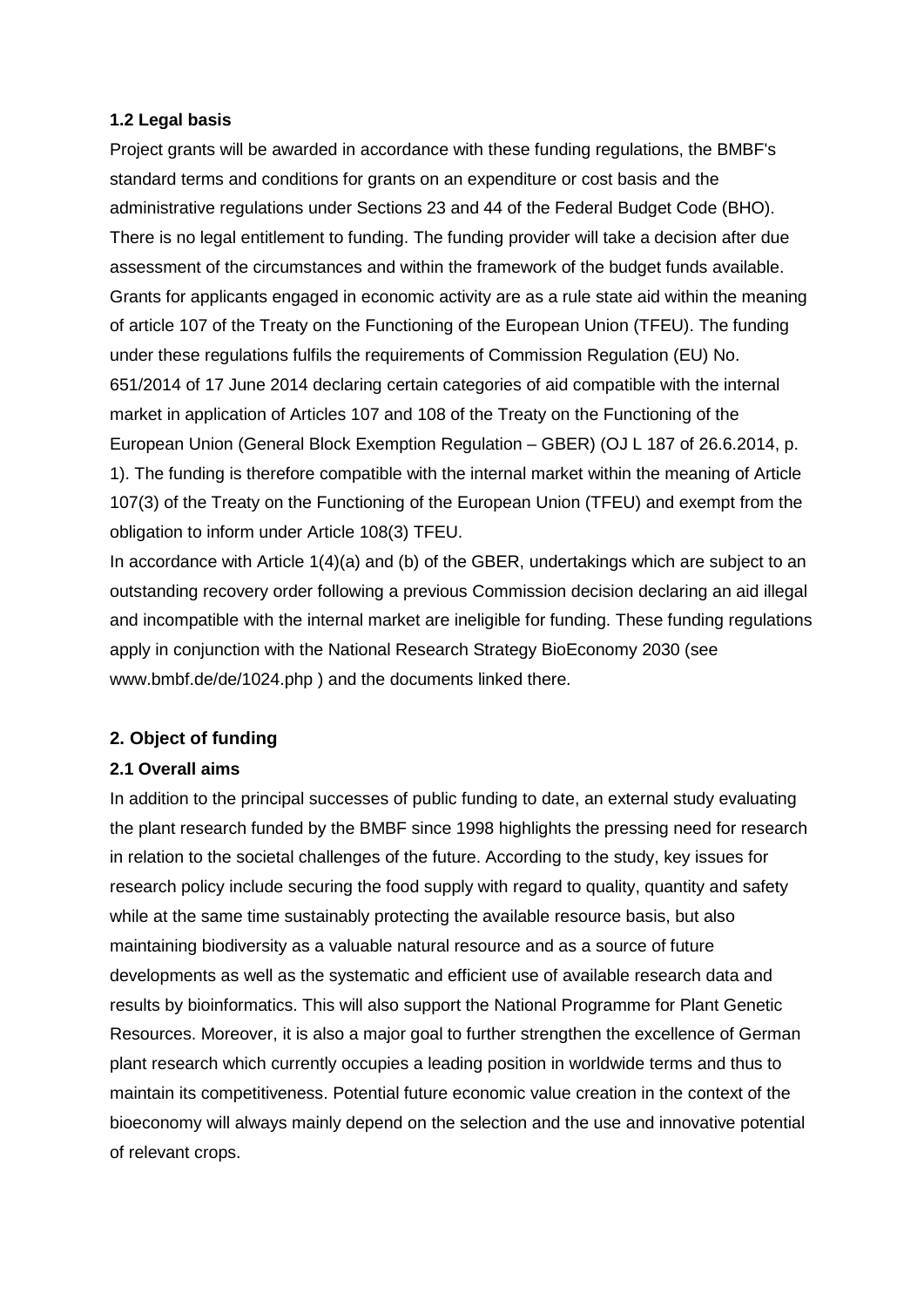#### **2.2 Research topics**

The key challenges of the bioeconomy, which increasingly require systemic and interdisciplinary solutions in particular, also pose new tasks for research. The results of existing plant research and the above-mentioned recommendations have led to the definition of new priority topics which are to be investigated intensively in research projects geared to excellence and innovation under the "Plant Breeding Research for the Bioeconomy" funding activity. The thematic fields to be addressed are:

- Functional biodiversity and its potential for plant breeding.
- The plant as a system in its environment (plant as a meta-organism) its potential for agriculture
- Predictive breeding research
- Resource-use efficiency as a breeding aim
- "Green" bioinformatics: biostatistics and data management as a knowledge basis for applied crop research

#### **2.3 Research objectives**

Credit will be given to project ideas based on technological, biological and bioinformatic resources which have been developed as part of relevant previous or parallel BMBF activities in the field of plant research. These resources include the high-tech tools developed for genome sequence analysis, already developed omics technology platforms, bioinformatic data resources [in particular the Plant Primary Database (PPD)], as well plant phenotyping platforms. However, project ideas must be closely related to the research topics and goals listed in the following sections.

#### **2.3.1 Functional biodiversity and its potential for plant breeding**

In the context of this call, the term "functional biodiversity" means the variety of interactions between different habitats, species and genes. The focus is on the natural genetic biodiversity in the gene pool of the main species of crops and in this context particularly those species where extensive or complete genome sequences are already available. In addition, the introduction of previously unknown species of plants or crops or the rediscovery of previously neglected wild plants as crops is also of interest, particularly the utilization of their allelic/genomic diversity. If research is planned on an "orphan crop" (such as millet), the planned project must, however, aim to achieve a clear innovation, and a long-term perspective leading to the market or the consumer must be evident.

Possible research objectives include: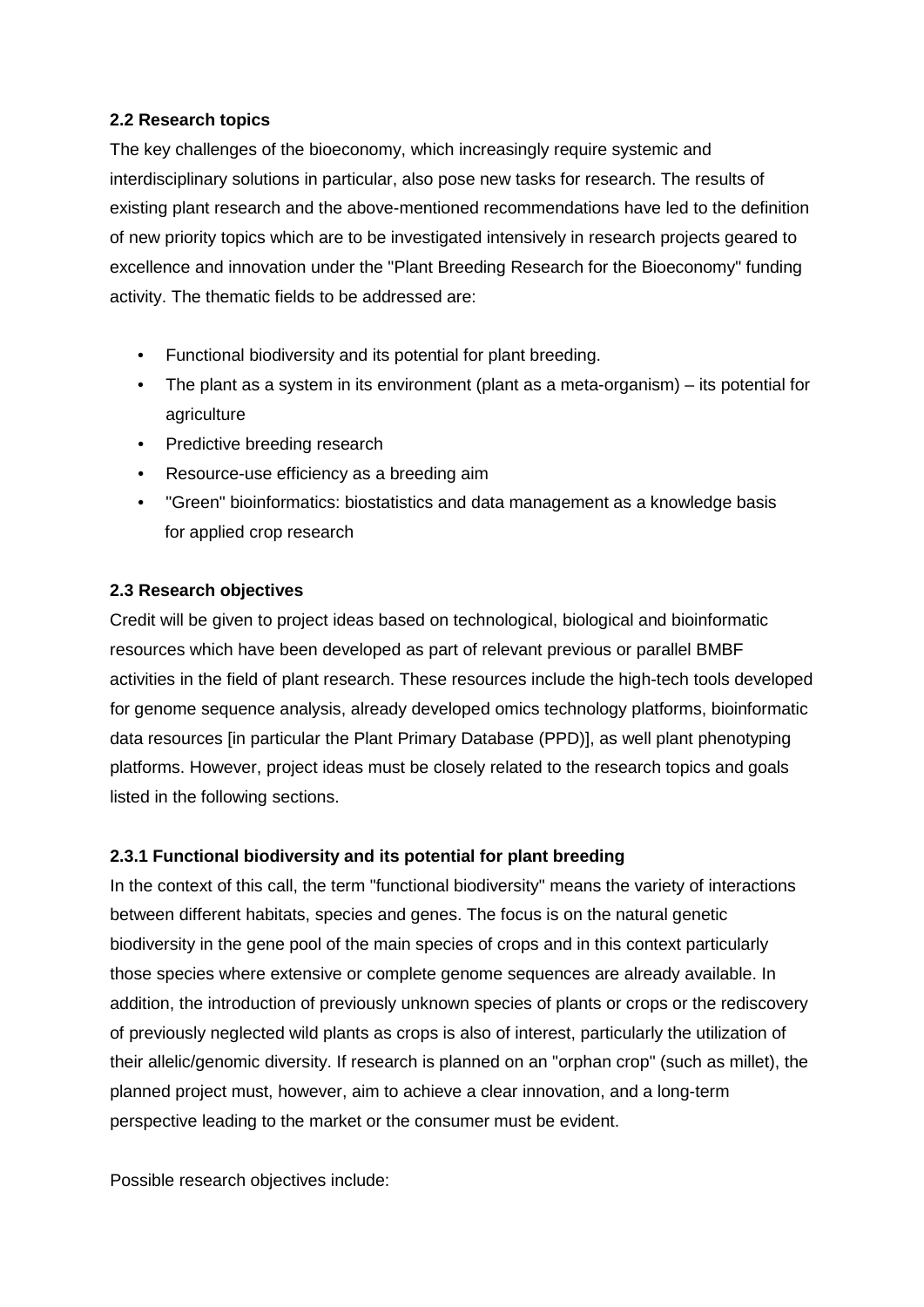- i) new products or innovative applications for the supply of food and feed for industrial use or in the field of secondary plant substances or biologically active substances (e.g. phytopharmaceuticals);
- ii) new sources of quantitative resistance and tolerance to biotic and abiotic stressors.

# **2.3.2 The plant as a system in its environment (plant as a meta-organism) – its potential for agriculture**

Studying the plant as a system in interaction with its environment (soil/air/insects/other plants/micro-organisms) is of growing importance. The plant in question is considered as an integrated organism that interacts with its environment (as a kind of ecosystem). The research should focus on the investigation of agronomically relevant crops under outdoor conditions. Possible research objectives include:

- i) Characterization and putting to use of the plant microbiome (in, on and in direct proximity to the plant, incl. the plant-soil microbiome);
- ii) Utilization of the interactions of the microbiome (e.g. via predictive models on biosynthetic networks, see 2.3.3), for example for the development of new plant protection approaches;
- iii) Research and application of the potential, the interactions and communication paths of plant-growth regulators or "biologicals" (small synthetic, in some cases natural molecules which among other things influence plant growth);
- iv) Development, derivation and deployment of "antagonists" (including phytohormones, e.g. for defence against pathogens) and positive "probiotic factors" (use of viable microorganisms, e.g. for boosting growth).

## **2.3.3 Predictive breeding research**

The aim of this approach is the attribute-oriented integration of results from genome research and phenotyping using bioinformatic approaches. Possible research objectives include:

- i) Further development of precision breeding technologies using marker assisted selection to create crops with "innovative" features (Smart Breeding 2.0);
- ii) Development of new methods of plant breeding, including the development of epigenetic markers, provided that relevant practical results can be achieved in agronomically significant applications in the foreseeable future;
- iii) New methods and technologies for the targeted breeding of plants (e.g. application-oriented developments in the area of targeted mutagenesis in order to increase genetic variation, or the area of genome editing);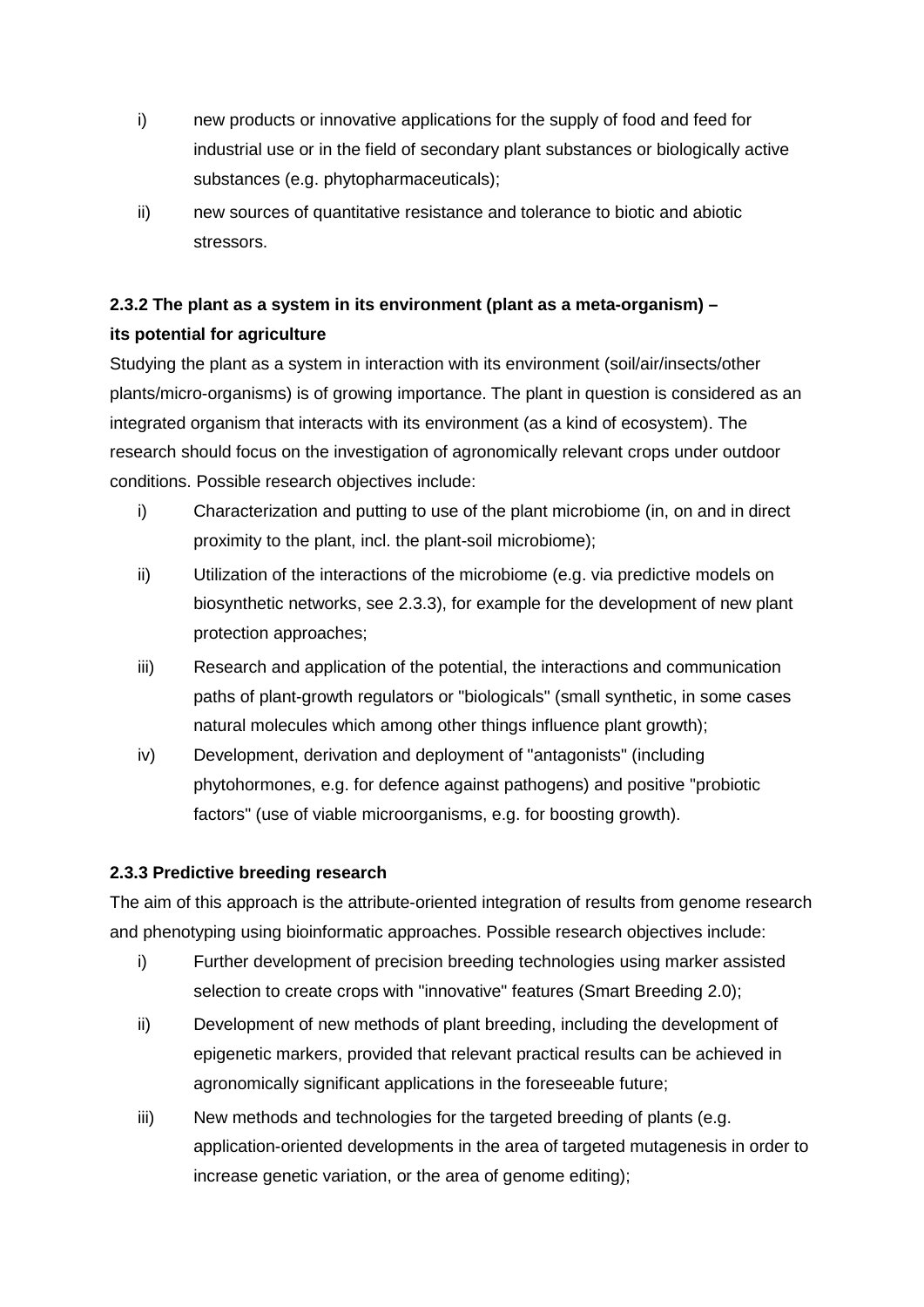iv) Systemic prediction models to be able to forecast plant reactions to biotic/abiotic stress and interactions with the environment (climate/microbiome) (e.g. predictive models for biosynthetic networks).

#### **2.3.4 Resource-use efficiency as a breeding aim**

The focus of this research area are innovative approaches to the breeding of new crop varieties which achieve an agronomically acceptable yield level that is as high as possible with the lowest possible use of inputs and low demands on the soil and cultivation areas. Possible research objectives include:

- i. Development of crops which deliver significantly higher yields than previously used varieties deliberately using less resources (water, nutrients, crop protection, fertilization, energy etc.) per unit area of arable land;
- ii. Investigation of factors limiting the yield potential of crops, e.g. via photosynthesis, efficiency (e.g. CO2 absorption and fixing, light energy utilization), efficiency of water utilization, resistance to disease and nitrogen assimilation;
- iii. Identification and characterization of economically profitable crops that are suitable for use in unconventional cultivation regimes, in particular against the background of significant savings in water, nutrients, cultivation area and crop protection measures, regardless of the climate or season.

# **2.3.5 "Green" bioinformatics: biostatistics and data management as a knowledge basis for applied crop breeding**

The focus of this research field are interdisciplinary collaborative alliances led by bioinformaticians or statisticians in which possible solutions for issues related to breeding biology are addressed. One aim is to help create the conditions for easy and user-friendly access to data through the standardization of the generation, processing (incl. quality control), storage and utilization of (e.g. high-throughput/sequence/phenotyping) data from plant breeding research. Biostatistical processes and approaches are expected to be made more transparent in particular for users, who are often not experts in bioinformatics, or easier to transfer to other applications. Biological research questions – preferably oriented to the research objectives listed under 2.3.1 and 2.3.2 – can be used to develop e.g. services or bioinformatic data associations (possibly including modelling) required for this.

#### **2.4 Funding modules**

The funding modules in this call offer two main options. One option is for collaborative projects that pursue highly innovative research ideas for which a great deal of basic research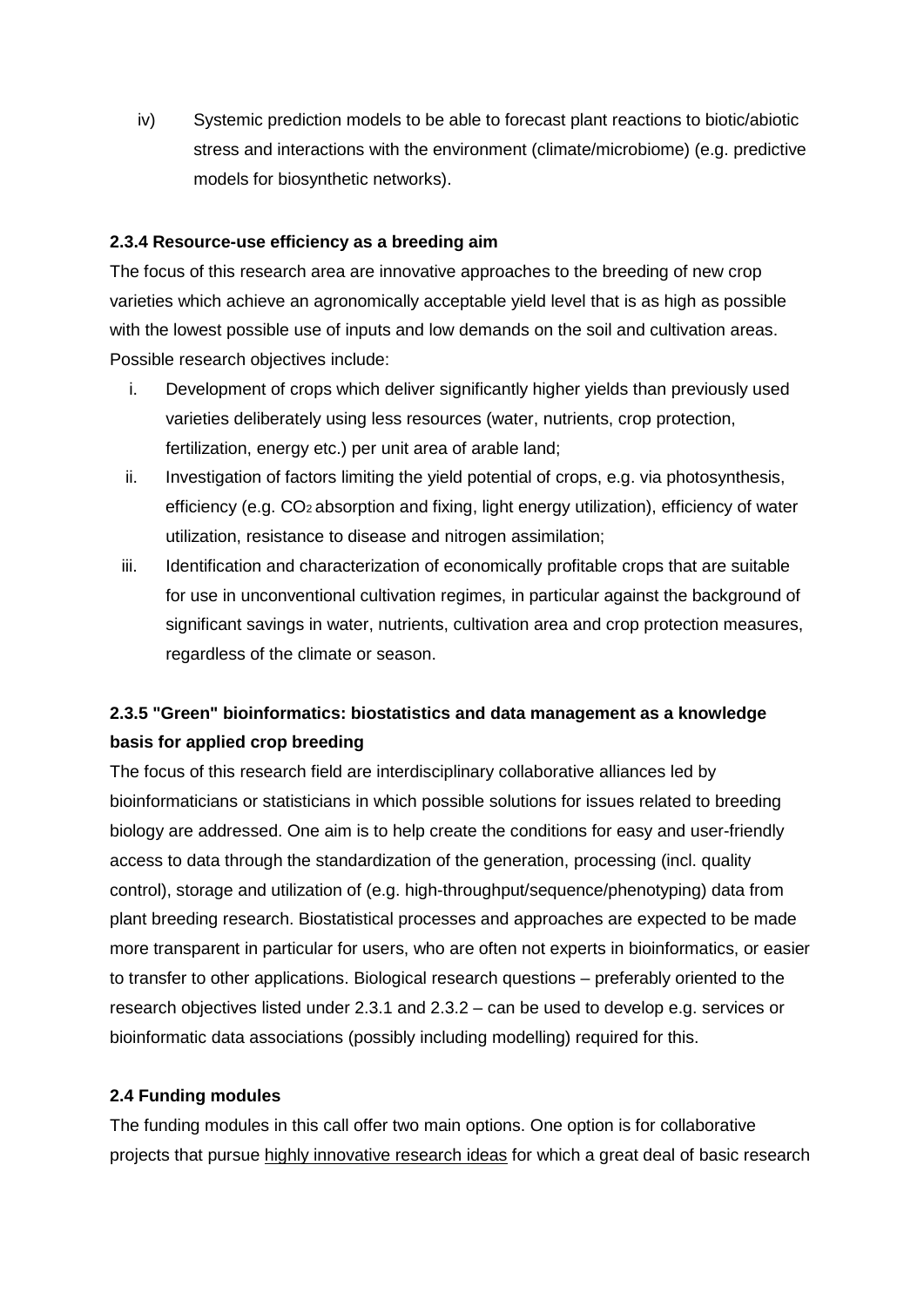will be needed for the purpose of reviewing or applying them, but which in all cases must be goal or application-oriented (see Module A).

In the second option, the support is directed particularly at young scientists (see Module B). In this context the German Bioeconomy Council has noted: "On the one hand, a biobased economy requires well-trained specialists such as natural scientists, engineers and economists. On the other hand, there is a need for extensively trained skilled staff who understand and will pass on the system aspects of the bioeconomy and relationships across industry boundaries. In this case, new training programs and funding measures, in particular interdisciplinary research programs, must help to motivate graduates to venture forth beyond the boundaries of their disciplines and to move in both the academic world and the private economy."<sup>[1](#page-6-0)</sup>

On this basis, the research topics listed under 2.2 are expected to be pursued within the framework of the following funding modules:

#### **2.4.1 Module A – "INNOVATION"**

Research and development as part of application-oriented interdisciplinary collaborative projects in which the participation of an industrial partner is desired, but not mandatory in the start phase. Thus, project ideas can also be considered that have not been the focus of economic interests at the beginning of the project period. However, in possible further funding phases, public private partnership consortia must be created which continue the project with a strict application-oriented goal (see 2.5 for the funding phases).

#### **2.4.2 Module B – "YOUNG SCIENTISTS"**

#### **2.4.2.1 Module B 1 – Target group: "Post-docs"**

Funding of a highly qualified project leadership position in conjunction with an additional small research team (comprising up to two doctoral students and a laboratory assistant) as part of an individual project. This independent research team is expected to work in association with a renowned institute or company. The research should be highly innovative and can involve an element of risk; it should also involve a major share of basic research. The projects may be implemented in a period of up to 5 years. Additional qualification measures will be offered as part of a funding award for the project leader. The measures will be organized and supported by the PLANT 2030 managing office. Project leaders should not have received their doctorates more than 5 years ago. Applications are particularly welcome from female post-docs, including those who would like to resume their career following lengthy periods of maternity leave. The selected junior scientists are expected to gain further

<span id="page-6-0"></span> $1$  Key Issues Paper of the Bioeconomy Council: "En route to the biobased economy", 2013  $\overline{a}$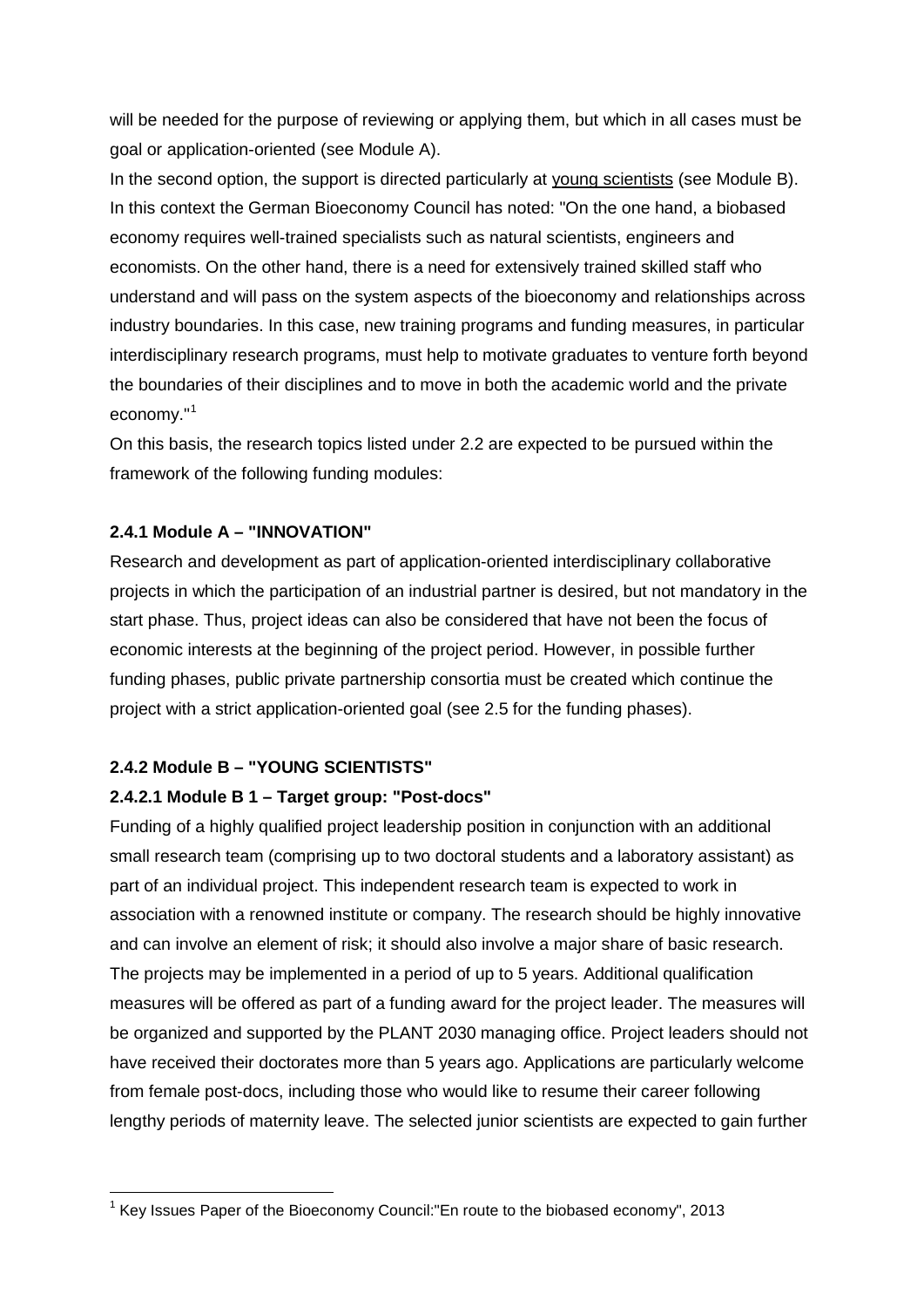high-level academic qualifications and to be committed to translating relevant results into applications.

#### **2.4.2.2 Module B 2 – Target group: "Doctoral candidates"**

*[Prerequisite: Participation in a project funded under funding modules A or B1 for which corresponding funds can be applied for prospectively in relation to individual measures (including research stays) by the responsible project leader.]* 

Funding is available for example for "soft skills" training activities and establishing contact with industry mentors (with the organization and support of the PLANT 2030 managing office) as well as for research stays (within the collaboration involved or at other locations in Germany or abroad) for technology skills development (for example in the field of bioinformatics). The regular meeting of the doctoral candidates supported in this module is also planned in the form of "*Graduiertenkollegs*" including exchanges of experience and visits to relevant industrial companies (to be organized by the PLANT 2030 managing office). Prior to the submission of applications, project leaders with project proposals in the funding modules A or B1 should consider whether they intend to employ doctoral candidates to help carry out their projects and if these are to participate in the above-mentioned activities. Following a positive evaluation of the project outline, the project management organization must be contacted in the course of the formal submission process regarding questions about the concrete allocation of funds. The project outline must document the intention to participate in this funding module and the reasons which justify such participation.

#### **2.5 Funding duration**

An excellence-driven multi-phase programme consisting of up to three successive funding phases of 3 years each will be employed (except for B1 where the funding period is up to 5 years). Thus, project outlines can be submitted for collaborative projects in Module A with a prospective maximum funding duration of 9 years. After the first three years, evidence must be provided that the set milestones have been achieved and plans must also be presented for medium-term milestones (to be achieved after 6 years) and long-term milestones (after 9 years). Thus, one funding phase lasts no more than three years.

Before the expiry of each 3 year period of funding, an interim evaluation decides whether approval may be given to proceed to the next funding phase. In this process, the funded projects will be in direct competition with one another because the number of funded projects will be reduced between each funding round.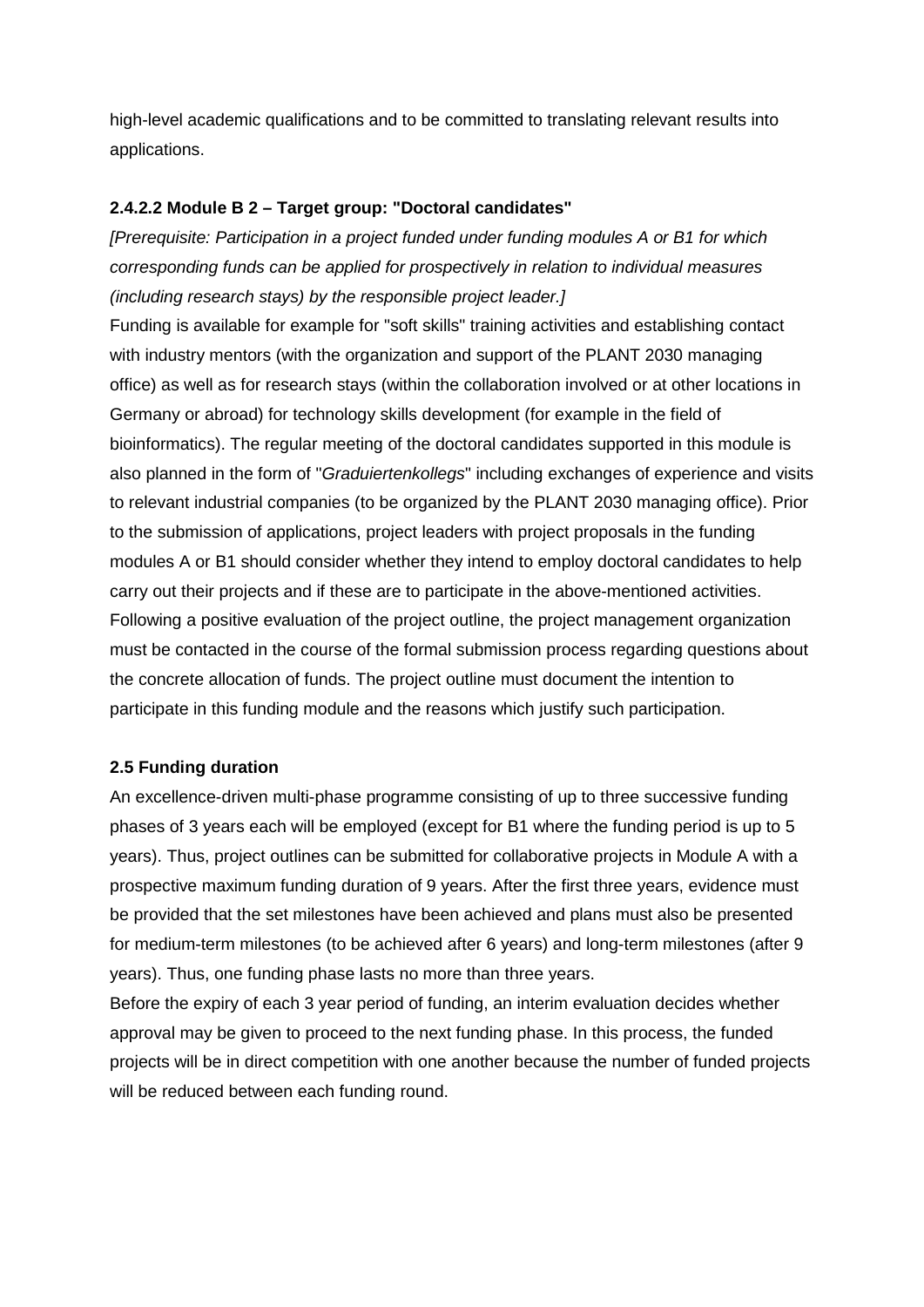#### **3. Funding Recipients**

Research proposals may be submitted by institutions of higher education, non-university research institutions and commercial companies which are headquartered in Germany. Research institutions which receive joint basic funding from the Federal Government and the *Länder* can only be granted project funding supplementary to their basic funding for additional expenditure under certain preconditions.

A prerequisite for funding in Module B1 is that the university or research institution hosting the junior research group in Germany makes available the working facilities required for carrying out the project (basic equipment in terms of laboratory space and other infrastructure) and supports the leader of the junior research group in all matters. In the interests of the optimal transfer of technology and resources, the location of such junior research groups at commercial companies is explicitly welcomed. It must be ensured that the scientific work of the group is performed self-sufficiently and to the greatest extent independently of the work of the host institution. Applicants (in the project outline phase) can be German or foreign holders of doctorates. A relevant declaration of the host institution must be added to the project outline. In the event of a positive evaluation of the project outline, a formal application must then be made via the host academic institution or host company.

#### **4. Prerequisites for funding**

In their own interest, applicants should familiarize themselves with the EU's Framework Programme for Research and Innovation in the context of the planned national project. They should check whether the proposed project includes specific European components which make it eligible for exclusive EU funding. Furthermore, they should check whether an additional application for funding can be submitted to the EU in the context of the intended national project. The result of such checks is to be described briefly in the national application for funding.

The terms of cooperation between the partners in a collaborative project must be laid down in a cooperation agreement. Before a funding decision can be taken, the cooperation partners must prove that they have reached a basic agreement on certain criteria stipulated by the BMBF. For further details please refer to BMBF form 0110

(https://foerderportal.bund.de/easy/easy\_index.php?auswahl=easy\_formulare&formularschra nk=bmbf&menue=block#t6).

Projects put forward by large companies can only be funded if the project would not be conducted or not conducted to the same extent without public funding, or if public funding leads to a significant increase in the pace of the development process; that is to say, if it has an incentive effect within the meaning of Article 6 GBER.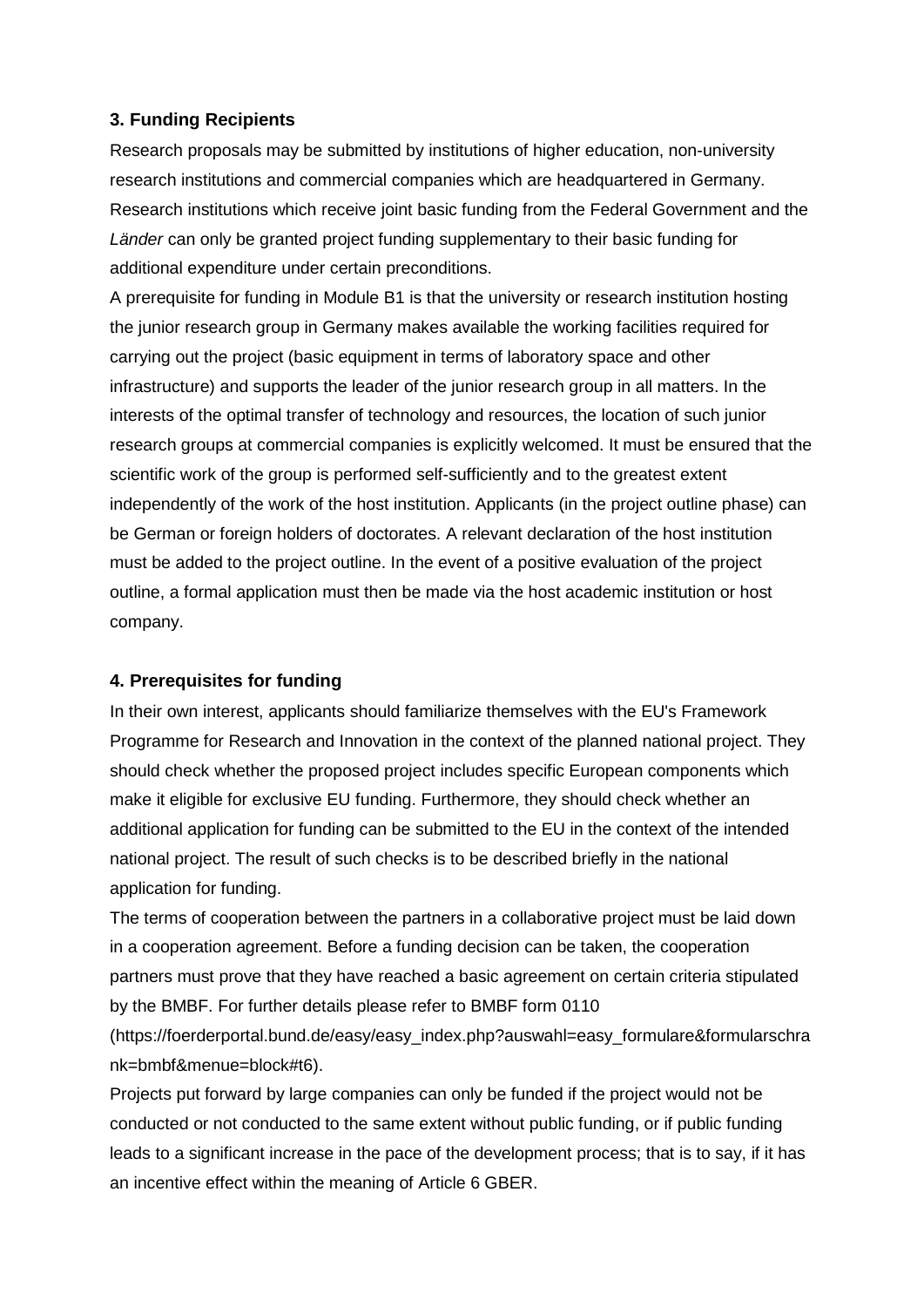#### **5. Type, scope and rates of funding**

Funds will be awarded in the form of non-repayable project grants. The amount awarded per project will depend on the requirements of the proposed project and on the available budget. The basis for calculating the grants for universities, research and science institutions and similar establishments is the eligible project-related expenditure (in the case of the Helmholtz centres and the Fraunhofer Gesellschaft FhG, the eligible project-related costs), which can be funded up to 100% in individual cases. In the case of research projects at universities, a flat-rate grant amounting to 20% of total expenditure will be awarded in addition to the eligible expenditure. The calculation of each rate of funding must take account of the General Block Exemption Regulation (GBER). Additional funding can be granted to small and medium-sized enterprises (SMEs). In accordance with Article 28 GBER, costs for obtaining, validating and defending patents and other intangible assets of SMEs may be funded up to a maximum 50%.

#### **6. Other terms and conditions for funding**

The *Nebenbestimmungen für Zuwendungen auf Kostenbasis des BMBF an Unternehmen der gewerblichen Wirtschaft für Forschungs- und Entwicklungsvorhaben* (Auxiliary Terms and Conditions for Funds Provided by the BMBF to Commercial Companies for Research and Development Projects on a Cost Basis – NKBF 98) will be part of the notification of award for grants on a cost basis.

Notification of award for grants on an expenditure basis will include the *Allgemeine Nebenbestimmungen für Zuwendungen zur Projektförderung* (ANBest-P) (General Auxiliary Conditions for Grants Provided for Projects on an Expenditure Basis), the *Besondere Nebenbestimmungen für Zuwendungen des BMBF zur Projektförderung auf Ausgabenbasis* (BNBest-mittelbarer Abruf-BMBF) for the drawdown of funds.

(BNBest-BMBF 98) (Special Auxiliary Terms and Conditions for Funds Provided by the BMBF for the Promotion of Projects on Expenditure Basis), and the *Besondere Nebenbestimmungen für den Abruf von Zuwendungen im mittelbaren Abrufverfahren im Geschäftsbereich des BMBF* (BNBest-mittelbarer Abruf-BMBF) for the drawdown of funds.

#### **7.Procedure**

**7.1 Involvement of a project management organization and request for documents** The Federal Ministry of Education and Research has commissioned the following project management organization to implement the funding activity:

Projektträger Jülich (PtJ) Geschäftsbereich Bioökonomie (BIO)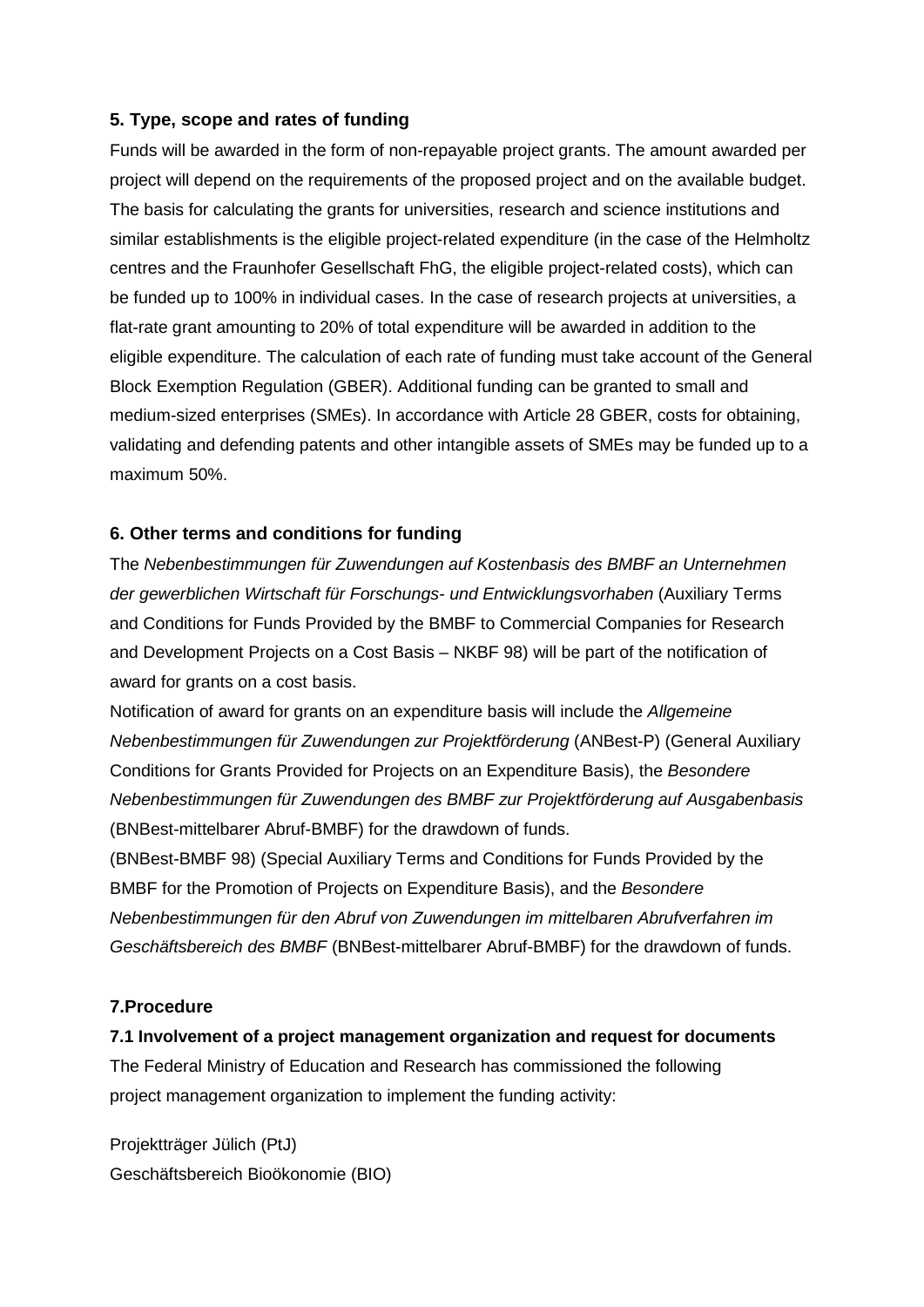Forschungszentrum Jülich GmbH [http://www.ptj.de](http://www.ptj.de/)

The contact person is:

Dr. Rainer Büschges Fachbereich Agrarforschung (BIO 5) Phone: +49 (0)2461 61-8782 Fax: +49 (0)2461 61-8666 E-mail: r.bueschges@fz-juelich.de

Application forms, guidelines, information for applicants and the auxiliary terms and conditions for the award of grants are available at [https://foerderportal.bund.de/easy/easy\\_index.php?auswahl=easy\\_formulare&formularschra](https://foerderportal.bund.de/easy/easy_index.php?auswahl=easy_formulare&formularschrank=bmbf)

[nk=bmbf](https://foerderportal.bund.de/easy/easy_index.php?auswahl=easy_formulare&formularschrank=bmbf) or can be obtained from the project management organization.

#### **7.2 Two-phase application procedure**

The application procedure will take place in two phases.

#### **7.2.1 Submission and selection of project outlines**

In the first phase, project outlines must be submitted in electronic form **in English** to the project management organization (PtJ, see 7.1) using the "easy-Online" electronic form system for applications and proposals (https://foerderportal.bund.de/easyonline).

The deadline for the submission of project outlines is **22 October 2015**. In the case of collaborative projects, the project outlines must be submitted by the proposed project coordinator in agreement with the project partners. The deadline for submissions is not a cutoff deadline. However, it may not be possible to consider project outlines received after this date.

The input screens at the "easy-Online" site are used only to enter the project outline's core details. The detailed description of the project is added as a PDF electronic file attachment to the application when submitting the final version. Detailed descriptions are to be formatted using the "Arial" typeface with font size 10 and line spacing of 1.5 with the following structure (where there are no input screens). The structure set out below [ a) to k) ] is mandatory. The outline must also be preceded by a table of contents:

a. Title page with the name of the collaborative or individual project, its acronym (max. 15 characters), the chosen research objective, the chosen funding module as well as the participating applicants (incl. the address of applicant institutions, the names of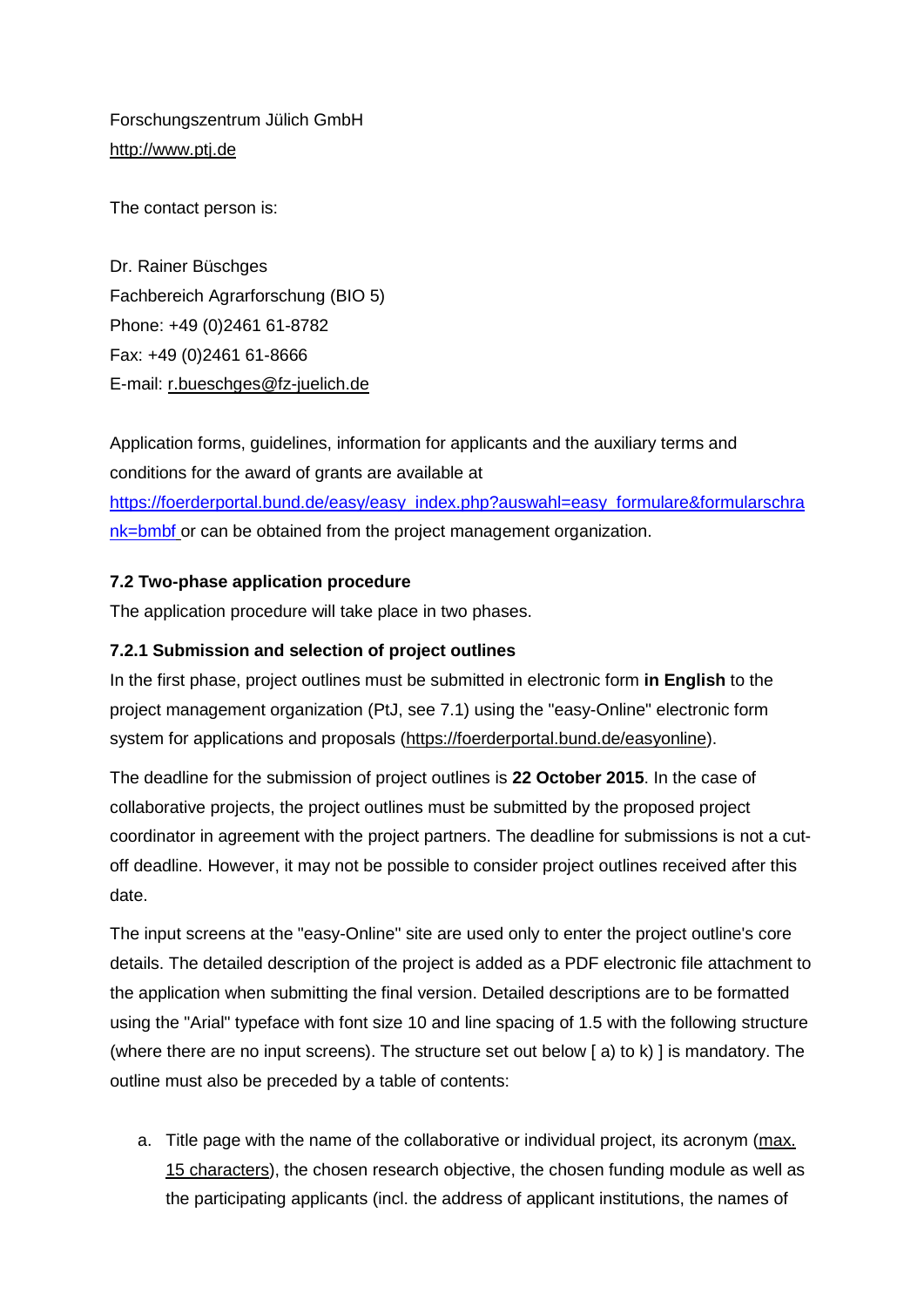the project leaders with office postal addresses, telephone and fax numbers and email addresses)

- b. Summary (general aims, work plan and expected results in brief; max. one A4 page)
- c. Scientific background and current status of research and technology (also with regard to the patent situation; novelty of the approach; incl. previous work by the applicant(s), where applicable with preparatory work in relevant BMBF funding activities; (max. three A4 pages)
- d. Project goals (overall goals of the project, relevance of the project to the funding policy goals stated under 2; scientific and/or technical objectives; max. two A4 pages)
- e. Project description (description of own research approach with particular focus on novel and original aspects (max. two A4 pages)
- f. Structure of the overall collaboration (graphic overview; max. one A4 page; does not apply in the case of individual projects)
- g. Work plan (where applicable, work packages must be assigned to individual collaboration partners and tied to planned personnel and material resources; where applicable, discussion of the risks inherent to the project that could endanger the planned course of the project; in accordance with the principles of risk management, alternative solutions must also be stated together with their advantages and disadvantages; max. three A4 pages per collaboration partner)
- h. Division of tasks and cooperation with third parties (project organization or project management/coordination max. one A4 page)
- i. Gantt chart of the overall collaboration (graphic overview; max. one A4 page; does not apply in the case of individual projects)
- j. Provisional financial plan of the collaborative or individual project (tabular overview; please note: the costs of basic equipment are not eligible for funding; max. one A4 page)
- k. Potential for application and plan for possible exploitation [structured as follows: economic and scientific prospects of success and potential for scientific and economic follow-up, i.e. how the results can be utilized after the project; max. two A4 pages]

The following must be added as an annex.

 $\triangleright$  Description of the project partners (max. two A4 pages per partner): participating partners from science and industry together with their areas of expertise [e.g. by means of a brief CV in tabular form of the responsible project leader of each of the co-applicants; up to 5 important publications by each co-applicant (project leader) of relevance to the proposed project]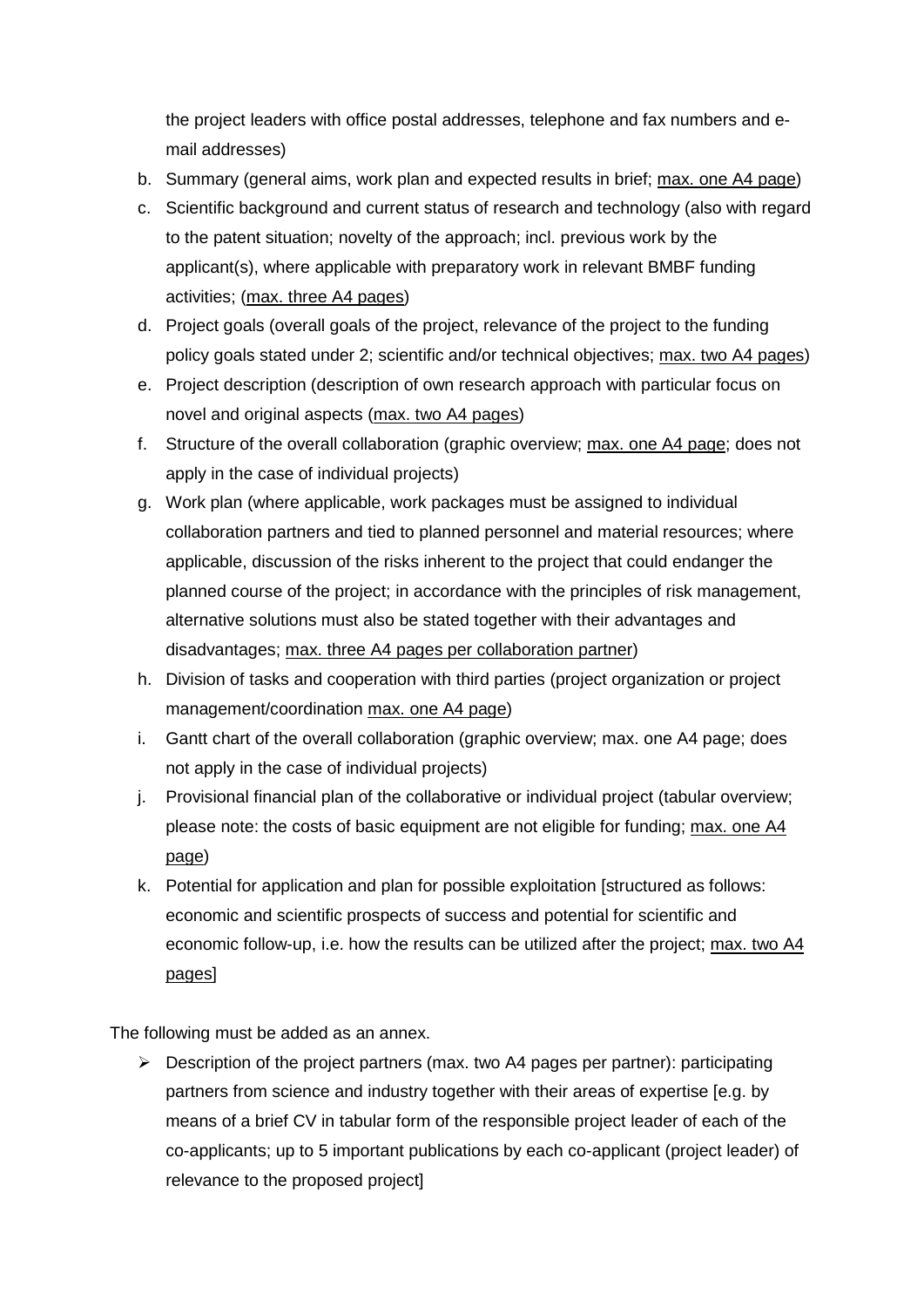A legal claim to funding cannot be derived from the submission of a project outline. The evaluation of the project outlines received will involve external experts and will be based on the following criteria:

- Relevance and contribution of the project proposal to achieving the funding policy objectives set out above
- Scientific and technological quality of the project (e.g. topicality, originality, inter- and transdisciplinarity)
- Performance of the project participants (particularly with regard to ideas and implementation potential, infrastructure, national and international competitiveness, etc.)
- Extent, intensity and, above all, quality of the planned cooperation between the individual partners and estimation of the added value of collaboration, also with a view to achieving synergy effects
- Feasibility of the project (suitability of the methods, the amount of time needed and the envisaged resources; effectiveness and efficiency of the proposed project organization and coordination)
- Significance of the plan for the utilization of the expected results and their potential for application.
- Plausibility and suitability of the financial planning (taking into account the distribution of risks among the applicant companies, project partners and the public sector)

Project proposals which are suitable for funding will be pre-selected on the basis of the evaluation. Applicants will be informed in writing of the results of this procedure. Applicants have no legal claim to the return of their project outlines.

## **7.2.2 Submission of formal applications for funding and decision-making procedure**

In the second phase of the procedure, applicants whose project outlines have been reviewed positively will be invited – in coordination with the proposed coordinator in the case of collaborative projects – to present a formal application for funding, which will be decided on after final evaluation. The following information, which is supplementary to the project outline, must be added to the formal application. In doing so, the comments of the evaluation panel must be taken into account:

- Detailed financial plan of the collaborative or individual project (please note: the costs of basic equipment are not eligible for funding)
- Detailed work plan (including planning of resources related to the project, i.e. where applicable, work packages must be assigned to individual collaboration partners and tied to calculated personnel and material resources)